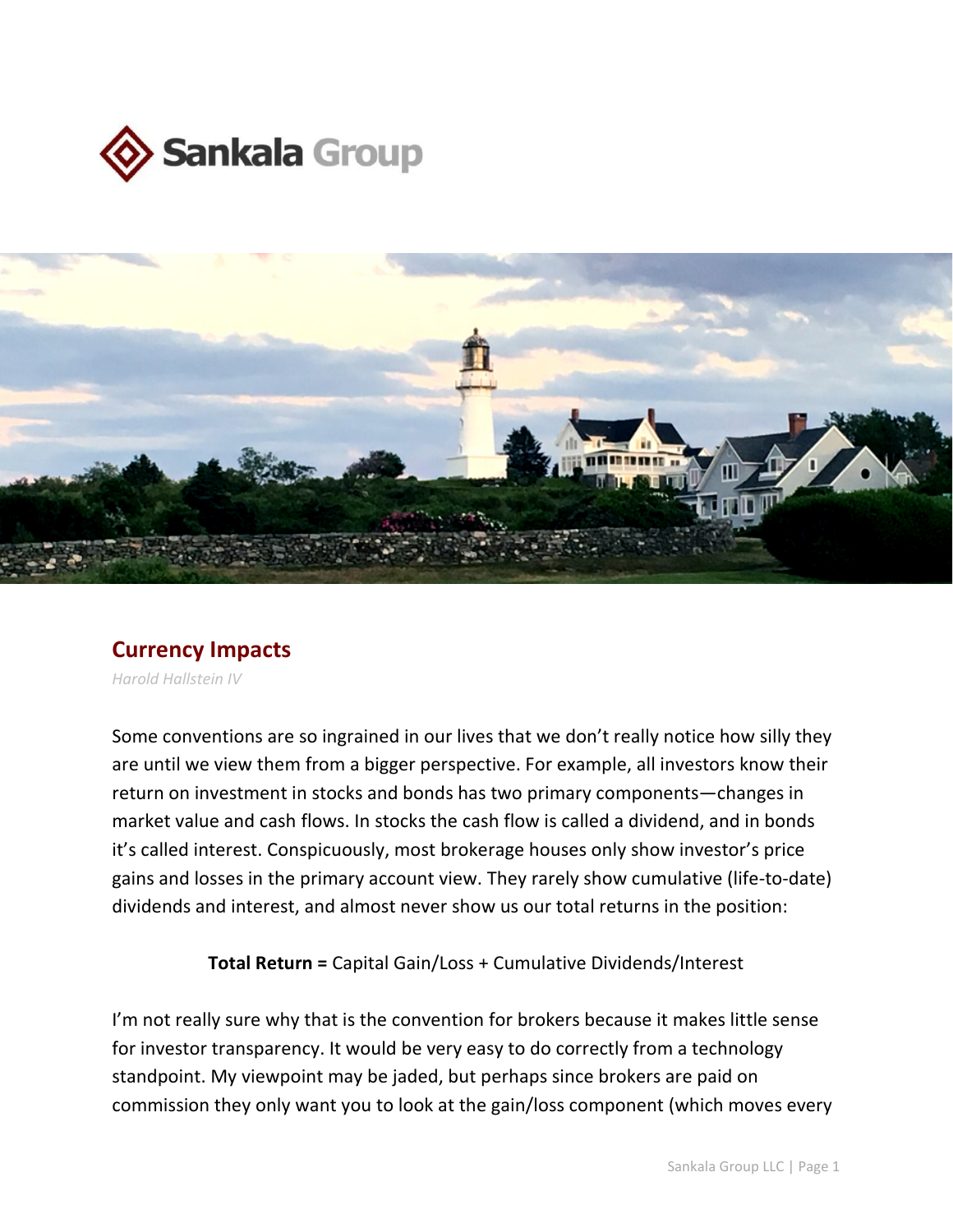second) as that drives the greed and fear emotions which then drive unneeded trading and hence commissions. Heaven forbid your broker shows you how much dividend and interest income you receive by doing nothing, the very action that makes the most sense for the investor most of the time.

Taking this fundamental observation further, when we invest internationally there is a third component of total return that adds more complexity: currency exchange rates. As currencies change value against one another, the total return equation becomes:

**Total Return =** Capital Gain/Loss + Cumulative Dividends/Interest *+ Currency Gain/Loss*

This currency gain/loss figure is almost always hidden also, especially for U.S. investors who are generally using an index fund or mutual fund priced in \$USD, or American Depository Receipts (ADRs) priced in \$USD.

When U.S. investors buy investments directly on international exchanges, they must first obtain the currency, buy the investment, eventually sell the investment, and finally convert back into \$USD. In that time the exchange rate has often changed materially. Adding further complexity, practicality and brokerage house policy differences often result in the size of the currency transaction not matching exactly the size of the investment transaction. Basically, the investment price changes in the time it takes you to settle your currency transaction, so you end up with a stub currency position or an investment of slightly different size than originally intended. While small, this figures back into the currency gain/loss component.

Depending on the market conditions each component has very different attribution to total returns. Dividends tend to provide backbone to returns over time, while capital gains and losses are volatile around those core cash flows, often changing dramatically from positive to negative attribution. Currency on the other hand tends to have a slightly subtler impact (baring rare but consequential currency revaluations) and it also tends to contribute in the same direction, either positive or negative, for years at a time.

Having currency become a profitable tailwind to investment requires the newly acquired currency to appreciate relative to the investor's base currency. That opens the door to macroeconomic analysis that incorporates rates of inflation in each country as well as a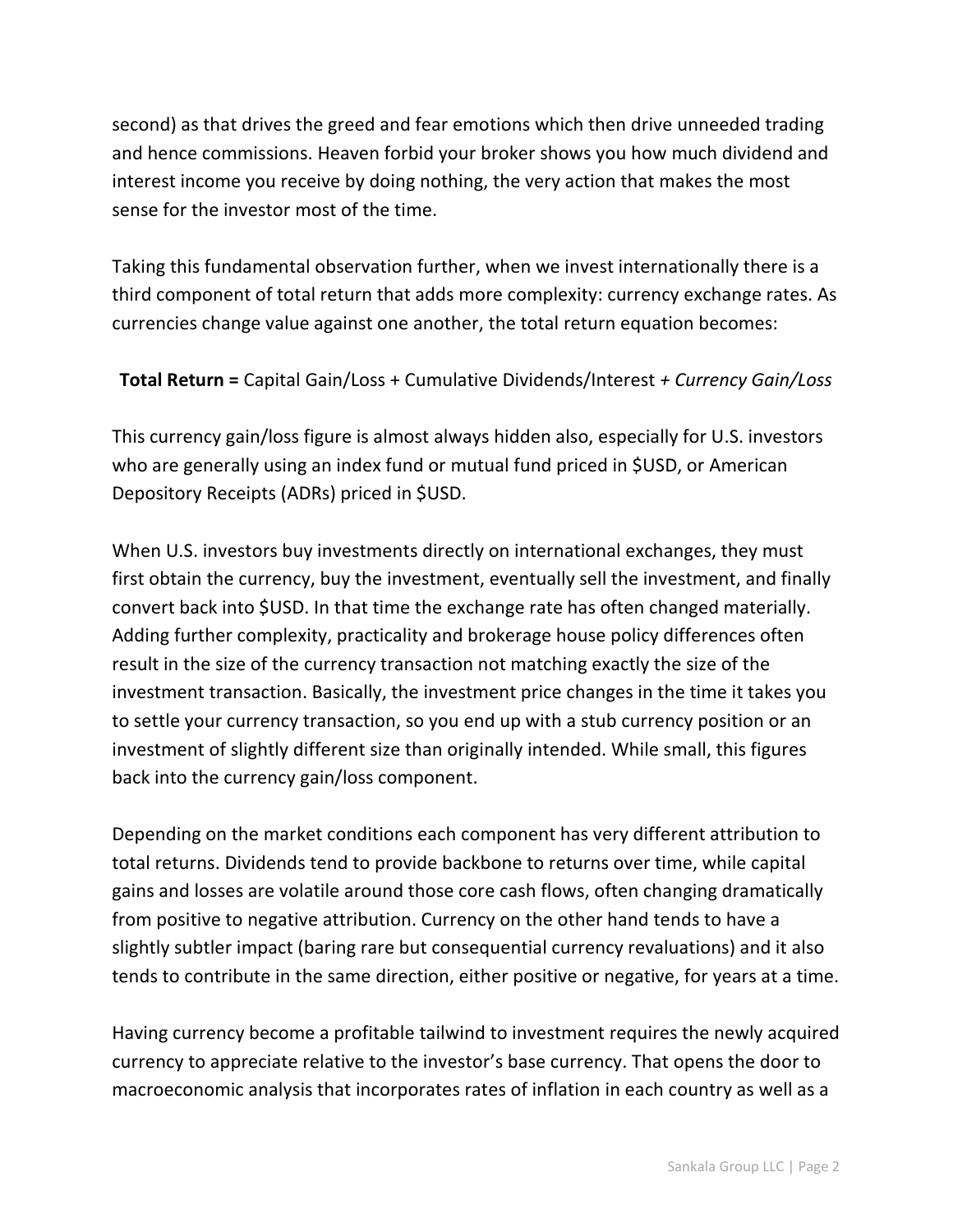range of other economic variables. A few generalizations can guide us however. Buying stocks abroad is generally less risky currency-wise than buying bonds as inflation generally feeds back into the prices companies get for their products and services, so they remain profitable regardless of the monetary environment. On the other hand, when buying foreign bonds a spike in inflation won't feed back into the price of nominal assets like a bond, and in fact it undermines it. Just as in the U.S., stocks tend to be a decent inflation hedge and bonds are better to own in stable currencies and during deflation.

Knowing when the \$USD is weak or strong is not always simple either. We have headline indices to use, but like all indices they contain unique biases. For example the USDX, which has futures traded on the Intercontinental Exchange, is based on the following array:

| <b>WEIGHT</b> |
|---------------|
| 0.576         |
| 0.136         |
| 0.119         |
| 0.091         |
| 0.042         |
| 0.036         |
|               |



As you can see, it is made up of a limited set of developed "club" currencies that don't really reflect our global trade realities. It is useful, but must be well understood. The index started in 1973 with a value of **100**. The USDX reached a high of **165** in 1985 and a low in 2008 with a value of **71**. It stands at **95** today – so the \$USD has lost around 5% versus developed peers over 45 years, within a volatile trading band. Internationally minded investors can profit from these moves by overweighting exposure to the U.S. dollar when it is near its lows and reducing exposure when it is near its highs.

A more contemporary index is the Federal Reserve's *[Trade Weighted U.S. Dollar Index -](https://fred.stlouisfed.org/series/TWEXB) [Broad](https://fred.stlouisfed.org/series/TWEXB)*. It includes more than 20 currencies rebalanced on the basis of actual trading realities: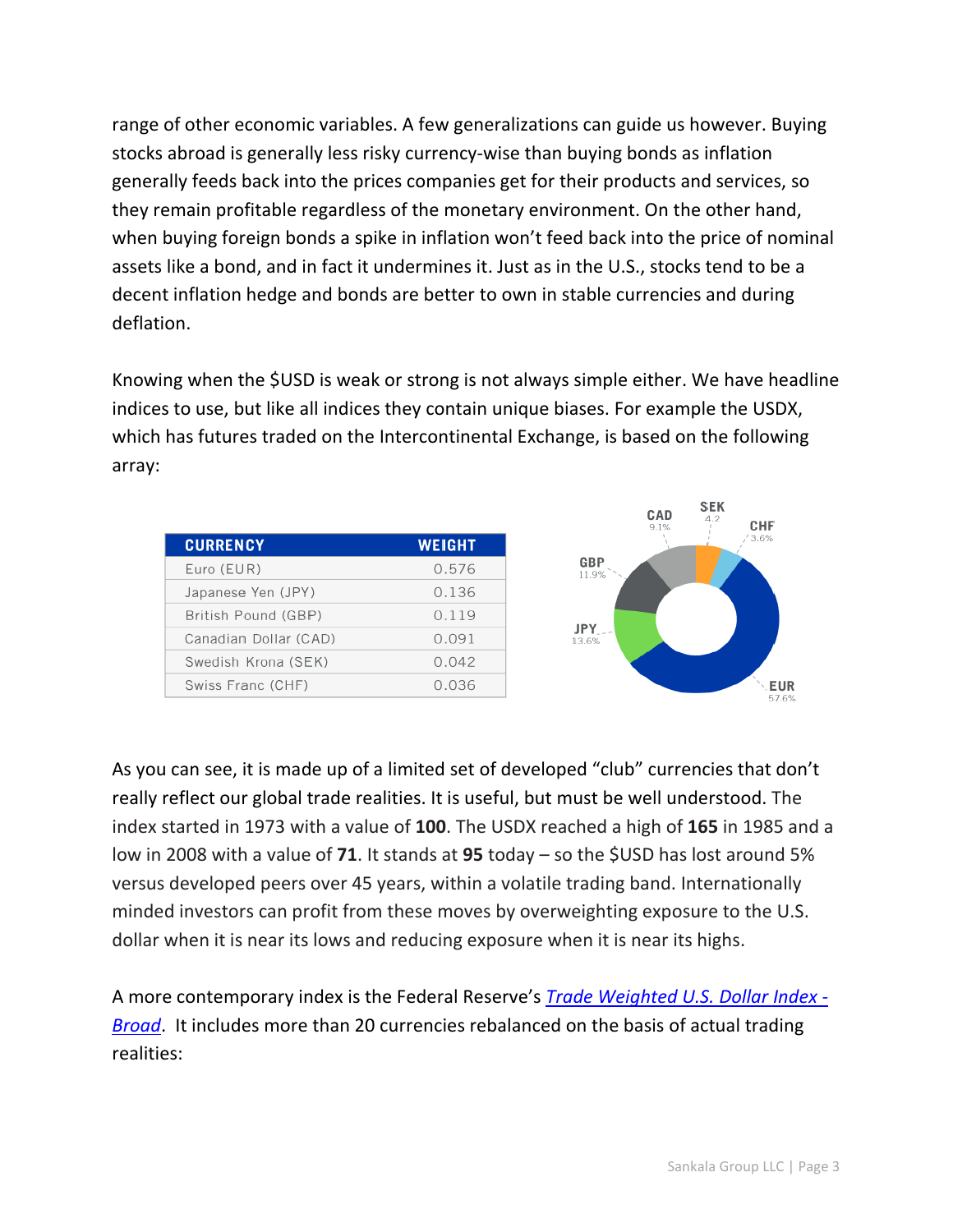

The *U.S. Dollar Broad* started in 1995 (a period of serious dollar weakness according to the USDX index) and has climbed  $\sim$ 35% since then with peak-to-trough periods of  $\sim$ 8 years. Looking at both indices gives us quantitative confidence that we are late in a cycle of bullish USD trading on the basis of historical mean reversion in a market that has been strongly cyclical for the past 50 years.

More qualitatively, I must also point out that the majority of currencies that have undergone extended weakness (think Latin America) are often preceded by overborrowing, deficits, and debt monetization. These are all things our leaders in Washington (regardless of party) have kept us perpetually worried about since 2001 when the debt started exploding to the upside.

Initially, the USD declined 30% as the debt leapt up. Then the dollar found a bottom in 2008, and has been strong since despite the debt more than doubling from 10 trillion to nearly 21 trillion in a mere 10 years. It is anyone's guess when the market grows tired of loaning to the Treasury, but when they do we know dollars will be sold in the process.

If the Fed's Broad Dollar were to fall back to 100 over the next 8 years, repeating a standard cycle, a U.S. investor would theoretically see 3.75% per annum of excess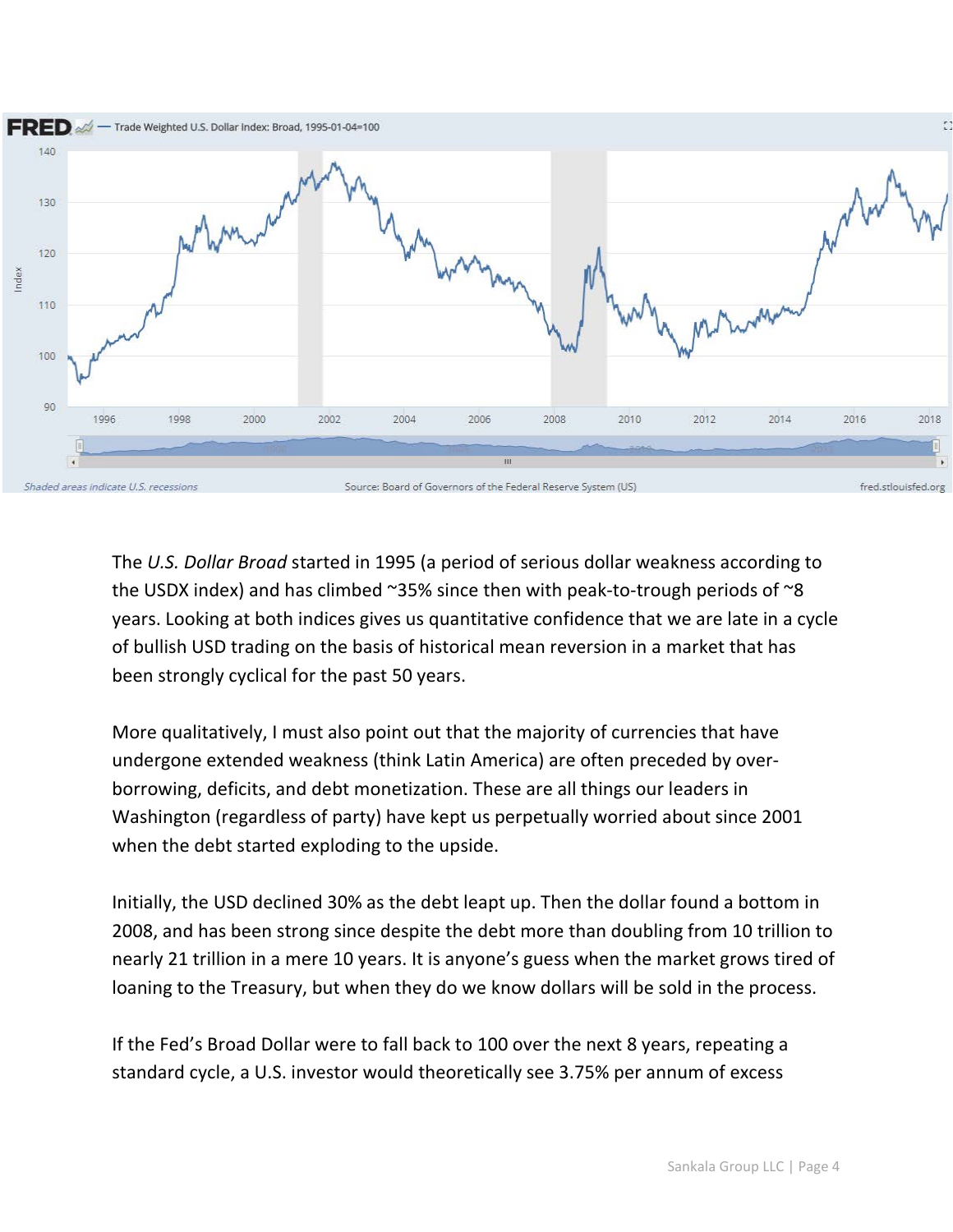currency return if they were invested abroad across the same basket of currencies that compose the index.

With that consideration on the table, we conclude that currency diversity looks smarter than usual. It makes sense to sell appreciated dollars, particularly to buy stocks in other cheaper currencies when we think the other two components of total return look good as well. That is, when those stocks are showing above average dividend yields and also are priced below average historical valuation levels. With these factors in place we can potentially see positive contribution from all three sources of return simultaneously.

While this all sounds logical and straight-forward, it is far easier in theory than in practice. Common sense and fear still often overpower our analysis. For example, right now, one of the most interesting markets we see in the world is Turkey. Turkish stocks are priced at extremely attractive levels on a full range of value measures (P/E, CAPE, Price/Book, Price/Sales). They are also showing some of the best dividend yields globally. Lastly, the Lira, Turkey's currency, is also in shambles relative to the USD.

Clearly we can't put a significant amount of capital to work in a country with such a limited economic footprint, but it may make sense to have some small exposure there for the truly committed value investor. Fortunately, we also have a range of other international ideas with similar characteristics that can be tailored to each client's tolerance for volatility and political risk.

To alleviate any generalized doubt about the international investment mindset, which is very understandable given the recent 10 or so years of strength in both U.S. stocks and the USD, I'd like to offer a closing data table. As you read it, please keep in mind that it runs from 1975 through last month, so it includes this recent decade that we have acknowledged was a period of underperformance for international markets. If anything the sample time period is biased against international shares. The results speak for themselves: